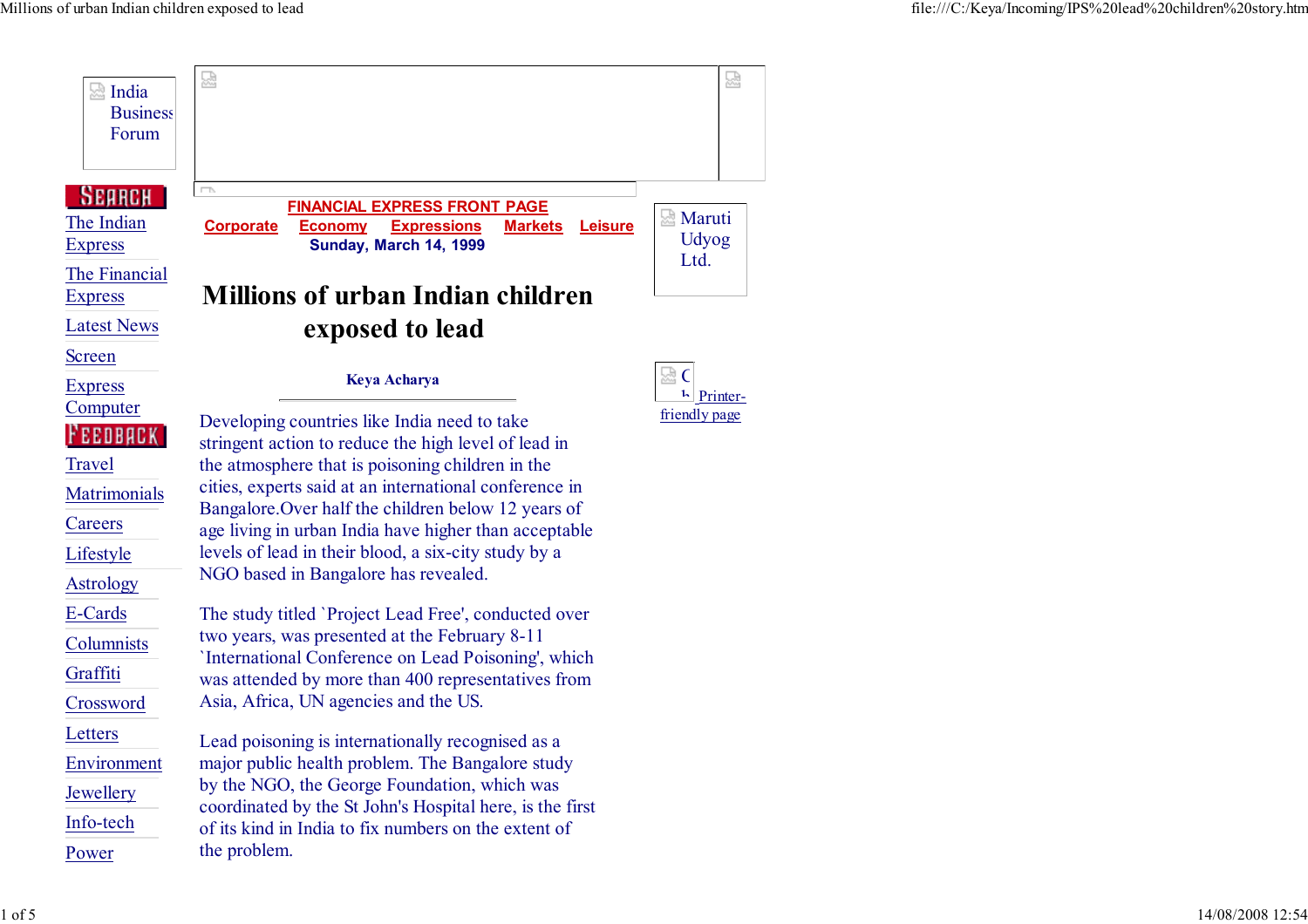## Steel

**Advertisers** 

Forum

Business Forum

**Morning Digest** 

mg/dl.



Lead is an invisible and invasive poison that can beingested, assimilated through the skin or inhaled through dust in the air. It persists in the soil, air, in drinking water and inside homes. Children absorb the metal more easily than adults. Exposure im-pairs their development and their power to perform well atcertain ability tests.

Based on 22,000 blood samples, it revealed that 51.40 per cent of children below 12 in six cities haveblood leadlevels, which are higher than 10 mg/dl (microgram per decilitre). The worst affected areyoung children in Mumbai where the level is 61.86

The World Health Organization (WHO) hasestimated that 15 to 18 million children in developing countries are already suffering frompermanent brain damage due to lead poisoning.

Rich countries like the United States, Britain and Germany have stringent controls on lead emissions.The US Center for Disease Control and the Environment Protection Agency have successfully pursued an aggressive lead abatement policy sincethe 1970s.

Though lead levels in US children are below 10mg/dl, scientists are now saying there are no `safe'levels and the US national health programme isaiming at zero levels of lead, according to Dr JoelSchwartz, associate professor of Environment Epidemiology at the Harvard School of PublicHealth.

Developing countries lag far behind. In Mexico,studies have shown that their widely-used, ceramic,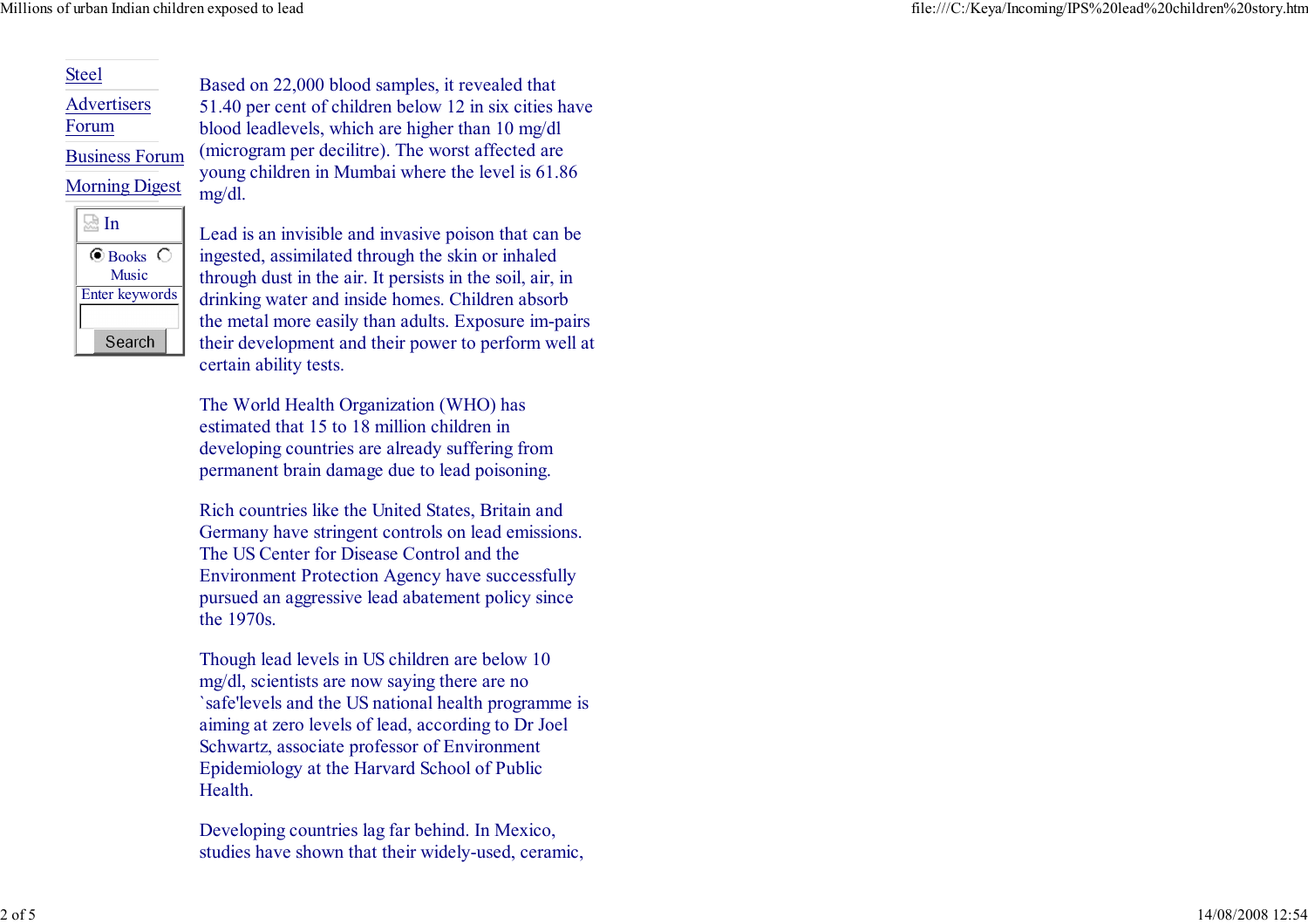lead-glazed pottery is high in lead. In Saudi Arabia, Nigeria and India, the black powder kohl, used as aneye cosmetic, is one source of high lead content.Other sources of lead pollution in developing countries are from lead smelters and solderingoperations, which affect both workers and neighbouring populations, from old water pipelines,wheat grinding machines and jewellery making.

In the industrialised countries, lead from the paint and pipes of old houses remains a source of concern. Strategies for primary prevention through revamping of housing in old neighbourhoods in the US is underdiscussion there.

But the most serious cause of lead pollution isvehicular emissions from unleaded petrol in developingcountries like India. With well over 31 million vehicles on the road and with a permissiblelevel of 0.56 gram/litre that is still higher than international standards (0.013g/l), India is a majorpolluter.

Mexico and Thailand, two developing countries withinfamous reputations for traffic and air pollution,have successfully phased out the use of lead gasoline. Bangladesh is expected to shortly ban leaded gasoline, while Egypt and China have phasedout leaded petrol from a number of cities.

Don Ryan, president of the International Alliance to End Childhood Lead Poisoning, said 70 per cent ofcountries worldwide have introduced widespreadunleaded gasoline use. 120 countries are still tointroduce stringent lead emission controls.

The switch to unleaded gasoline needs upgradationof distillation techniques in the oil refineries.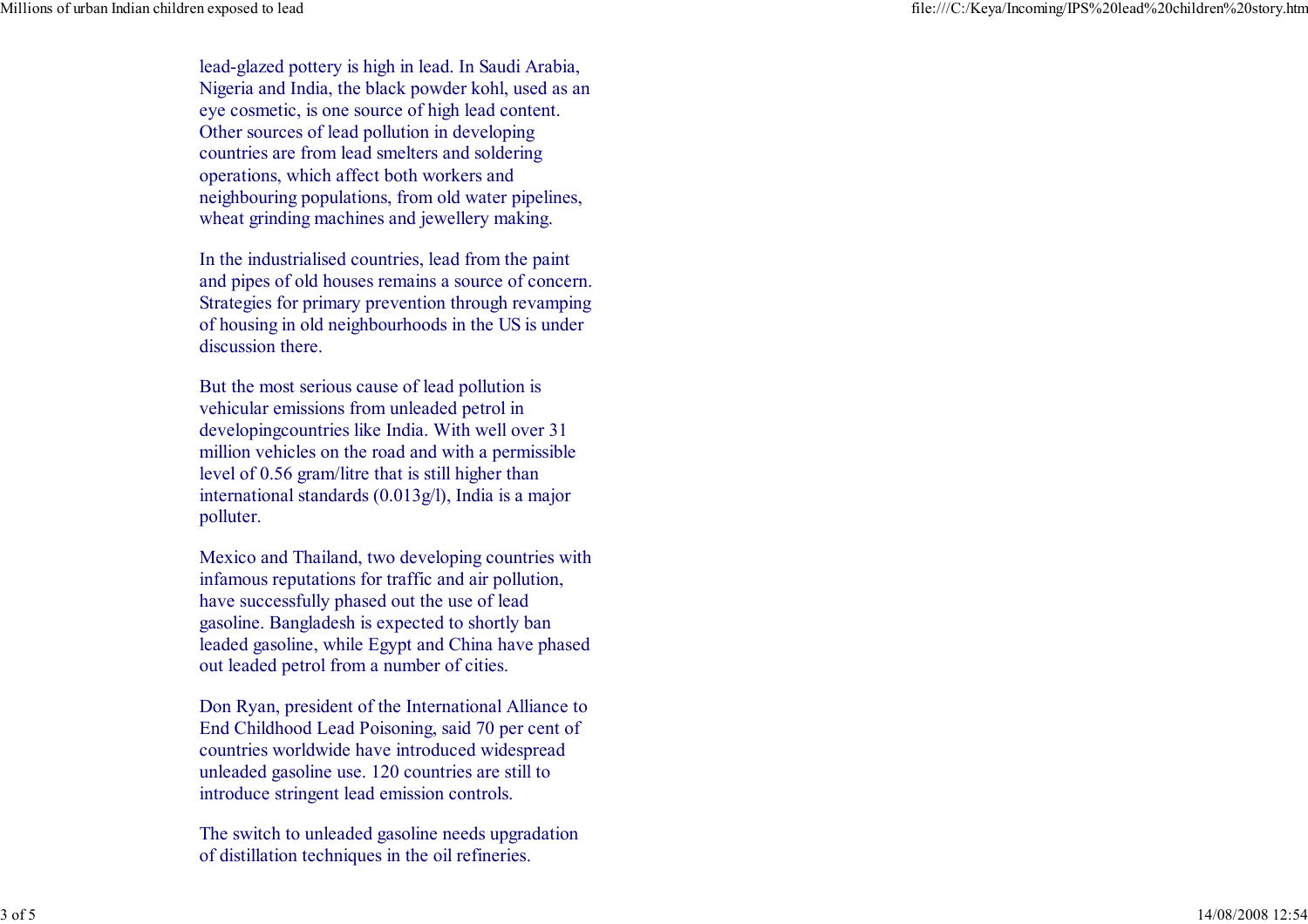Financial constraints for capital investment is onereason why the transition to unleaded fuels is aphase-out process.

In Thailand, the World Bank offered financial supportfor the switch to clean technology in the refineries. Richard Ackerman, the World Bank's senior environment manager, South Asia, said similarsupport may not be feasible in India and in other countries where petroleum refineries spill into theprivate sector.

The World Bank, however, offers support in research, technical guidance, training and advocacyin any developing country for the transition tounleaded fuels. Dr William Nitze, assistant administrator of the US Environment Protection Agency, has also offered technical assistance in charting up a national policy on lead prevention andpollution.

India introduced unleaded gasoline in its polluted capital city in September 1998. The government hasnow ambitiously promised unleaded petrolcountrywide by April 1, 2000.

T K Bandhopadhay, joint director in India's ministryof environment and forests, said his ministry was now `taking steps' to make unleaded petrol cheaper than leaded petrol as an incentive for the consumer.Urgent action is required tomake India's cities lesshazardous for children.

덣

Copyright © 1999 Indian Express Newspapers(Bombay) Ltd.